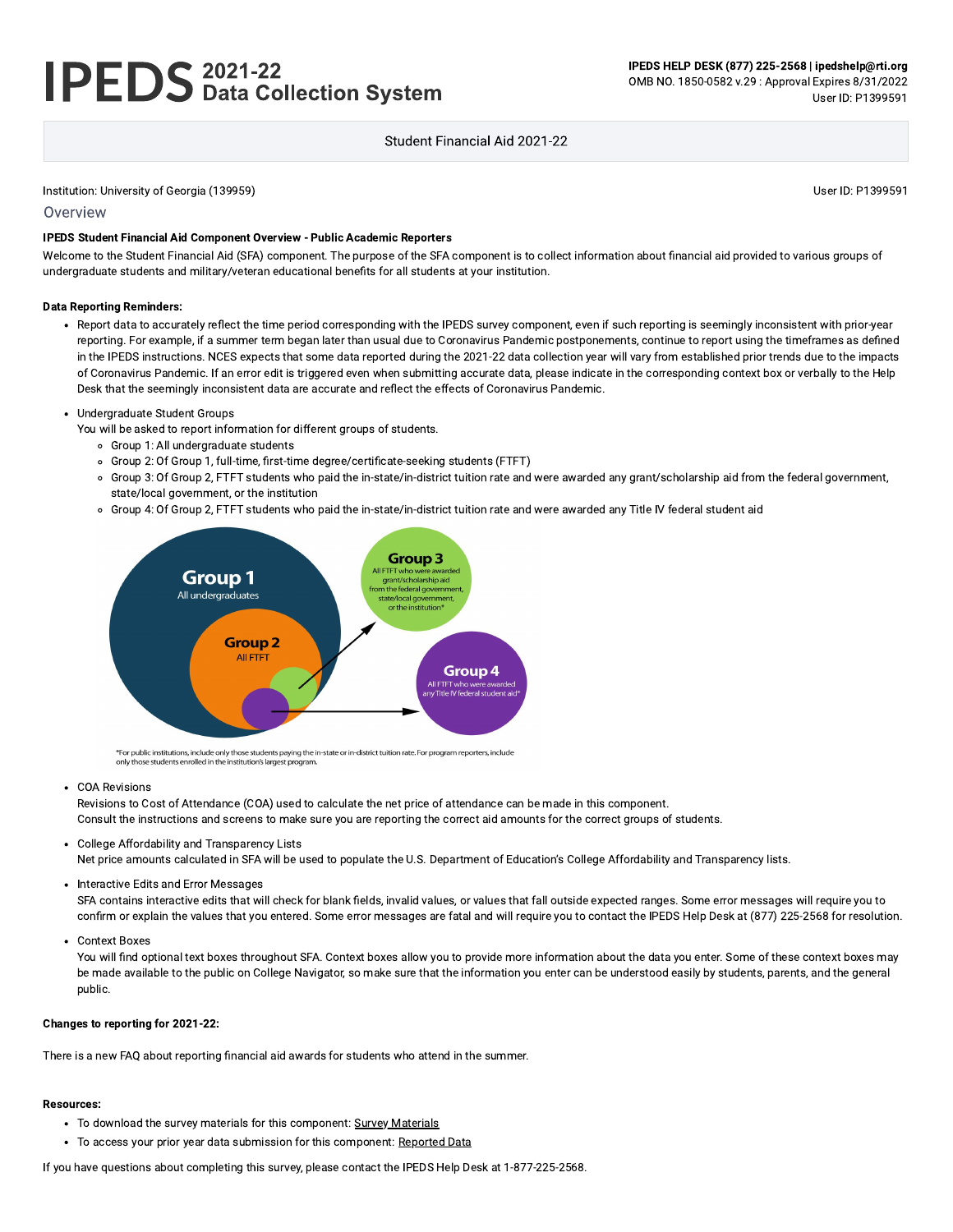#### Section 1: Part A

#### Part A - Establish Your Groups

Reporting Reminders:

- Part A establishes the number of students in various groups. Note that the numbers on this screen will be carried forward to other parts of the Student Financial Aid component.
- In the fields below, report the number of students in each of the following groups.

|    |                 |                                                                                                                                                                                                                                       | <b>f</b> Fall 2020 | <b>YOUR</b><br><b>PRIOR YEAR</b><br><b>DATA</b> |
|----|-----------------|---------------------------------------------------------------------------------------------------------------------------------------------------------------------------------------------------------------------------------------|--------------------|-------------------------------------------------|
|    |                 |                                                                                                                                                                                                                                       |                    | Fall 2019                                       |
| 01 | Group 1         | All undergraduate students                                                                                                                                                                                                            | 29,765             | 29,848                                          |
| 02 | Group 2         | Of those in Group 1, those who are full-time, first-time degree/certificate-seeking                                                                                                                                                   | 5,600              | 5,487                                           |
|    | 02a             | Of those in Group 2, those who were awarded any Federal Work Study, loans to students, or grant or scholarship<br>aid from the federal government, state/local government, the institution, or other sources known to the institution | 5,252              | 5,065                                           |
|    | 02 <sub>b</sub> | Of those in Group 2, those who were awarded any loans to students or grant or scholarship aid from the federal<br>government, state/local government, or the institution                                                              | 5,252              | 5,024                                           |
| 03 | Group 3         | Of those in Group 2, those who paid the in-state or in-district tuition rate and who were awarded grant or scholarship aid from<br>the federal government, state/local government, or the institution                                 | 4,768              | 4,478                                           |
| 04 | Group 4         | Of those in Group 2, those who paid the in-state or in-district tuition rate and who were awarded any<br>Title IV federal student aid                                                                                                 | 1,748              | 1,738                                           |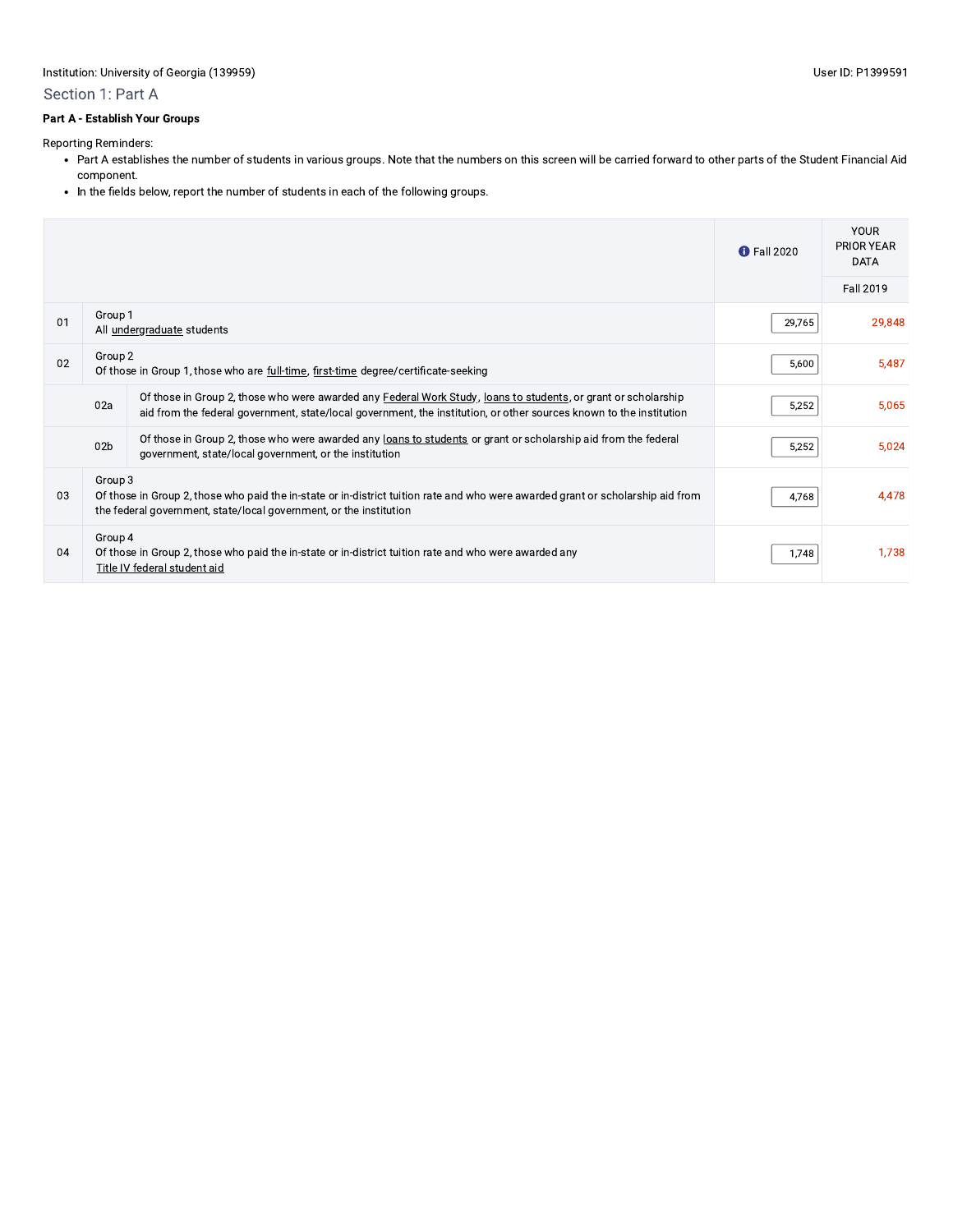#### Section 1: Part B

Reporting Reminders:

- Group 1 students are ALL *undergraduate* students (including first-time students) enrolled in Fall 2020.
- For this part, report:

| For These Students                               | The Following Type(s) of Aid                                                                                                                                                                                      | Awarded in This Period                     |
|--------------------------------------------------|-------------------------------------------------------------------------------------------------------------------------------------------------------------------------------------------------------------------|--------------------------------------------|
| All undergraduate students enrolled in Fall 2020 | • Grant or scholarship aid from:<br>• federal government<br>o state/local government<br>o the institution<br>o other sources known to the<br>institution<br>• Loans to students from:<br>• the federal government | • Any time during academic year<br>2020-21 |
|                                                  |                                                                                                                                                                                                                   |                                            |

• In the fields below, report the number of Group 1 students and the total amount of aid awarded to these students for each type of aid.

| Information from Part A                                                                       | Fall 2020 |
|-----------------------------------------------------------------------------------------------|-----------|
| Group 1: All undergraduate students<br>(This number is carried forward from Part A, Line 01.) | 29.765    |

| Aid Type |                                                                                                                                                                                        | 2020-21                                               |                                                              |                                                          |                                                         |  |
|----------|----------------------------------------------------------------------------------------------------------------------------------------------------------------------------------------|-------------------------------------------------------|--------------------------------------------------------------|----------------------------------------------------------|---------------------------------------------------------|--|
|          |                                                                                                                                                                                        | Number of Group<br>I students who<br>were awarded aid | Percentage of<br>Group 1 students<br>who were awarded<br>aid | Total amount of<br>aid awarded to<br>Group 1<br>students | Average amount<br>of aid awarded to<br>Group 1 students |  |
| 01       | Grant or scholarship aid from the federal government, state/local<br>government, the institution, and other sources known to the<br>institution (Do NOT include federal student loans) | 26,360                                                | 89                                                           | 272,695,539                                              | 10,345                                                  |  |
|          | 02 Pell Grants                                                                                                                                                                         | 5,703                                                 | 19                                                           | 26,363,578                                               | 4,623                                                   |  |
| 03       | Federal student loans                                                                                                                                                                  | 7,926                                                 | 27                                                           | 48,143,676                                               | 6,074                                                   |  |

. You may use the box below to provide additional context for the data you have reported above. Context notes will be posted on the College Navigator website. Therefore, you should write all context notes using proper grammar (e.g., complete sentences with punctuation) and common language that can be easily understood by students and parents (e.g., spell out acronyms).

Non-applicable

 $\overline{\phantom{a}}$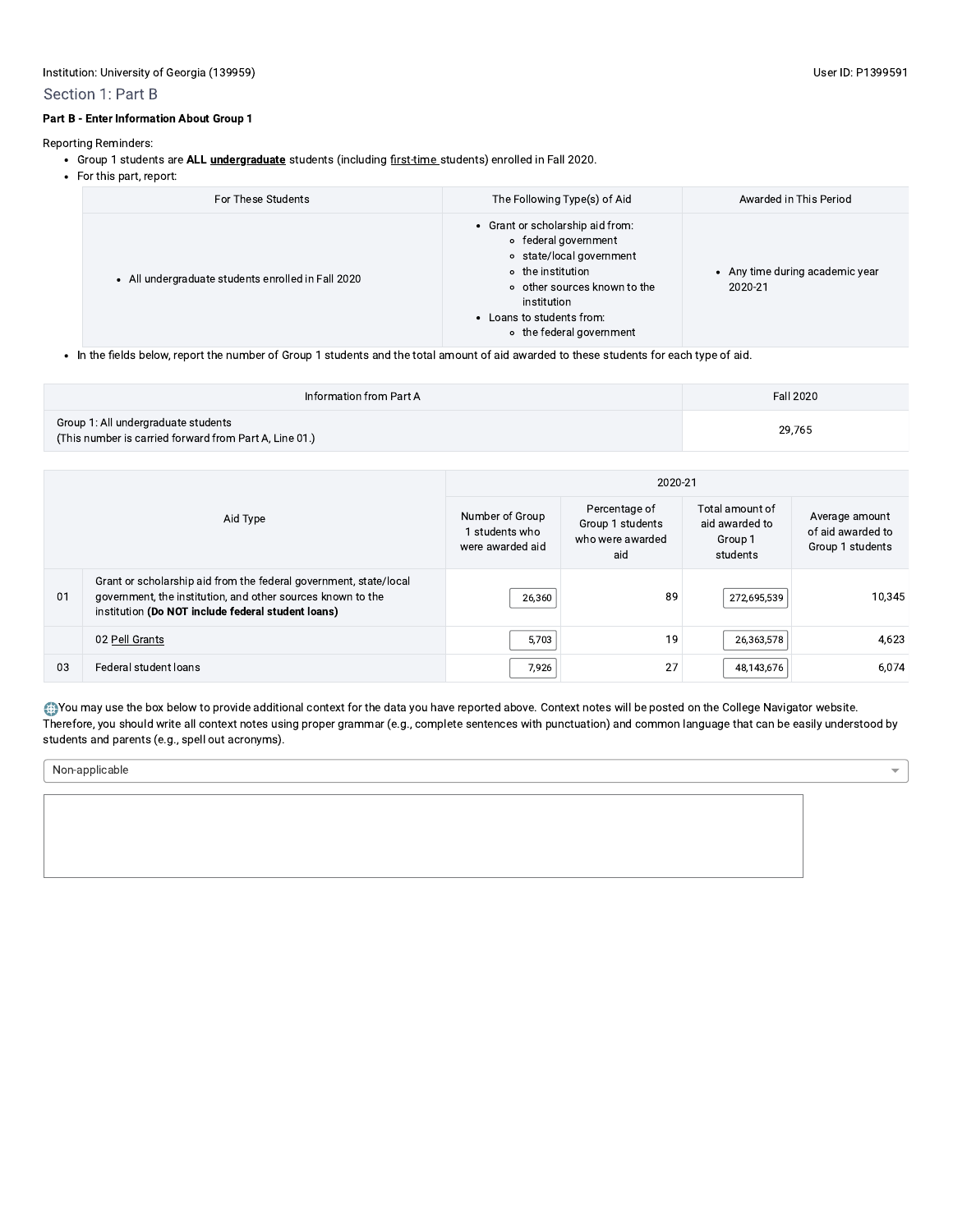# Section 1: Part C, Page 1

#### Part C, Page 1 - Enter Information about Group 2

Reporting Reminders:

- . Group 2 students are all full-time, first-time degree/certificate-seeking undergraduate students enrolled in Fall 2020.
- . In the fields below, report the number of Group 2 students paying in-district, in-state, and out-of-state tuition rates. If your institution does not offer different rates, report all students as paying in-state tuition rates.

| <b>Information from Part A</b>                                                                                                    | Fall 2020 |
|-----------------------------------------------------------------------------------------------------------------------------------|-----------|
| Group 2: Full-time, first-time degree/certificate-seeking undergraduates<br>(This number is carried forward from Part A, Line 02) | 5,600     |

| Group 2 students: |                 |                                                                                                                 |                                   | YOUR PRIOR YEAR DATA              |              |
|-------------------|-----------------|-----------------------------------------------------------------------------------------------------------------|-----------------------------------|-----------------------------------|--------------|
|                   |                 |                                                                                                                 | Fall 2020                         |                                   |              |
|                   |                 | Number of Group 2<br>students                                                                                   | Percentage of Group 2<br>students | Percentage of Group 2<br>students |              |
| 01                | 01a             | paying in-district tuition rates                                                                                |                                   | 0                                 | 0            |
|                   | 01 <sub>b</sub> | paying in-state tuition rates                                                                                   | 4,780                             | 85                                | 82           |
|                   | 01c             | paying out-of-state tuition rates                                                                               | 820                               | 15                                | 18           |
|                   | 01d             | Unknown (calculated value)<br>This value is calculated using the following formula: [A02-<br>$(C01a+C01b+C01c)$ | $\Omega$                          |                                   | $\mathbf{0}$ |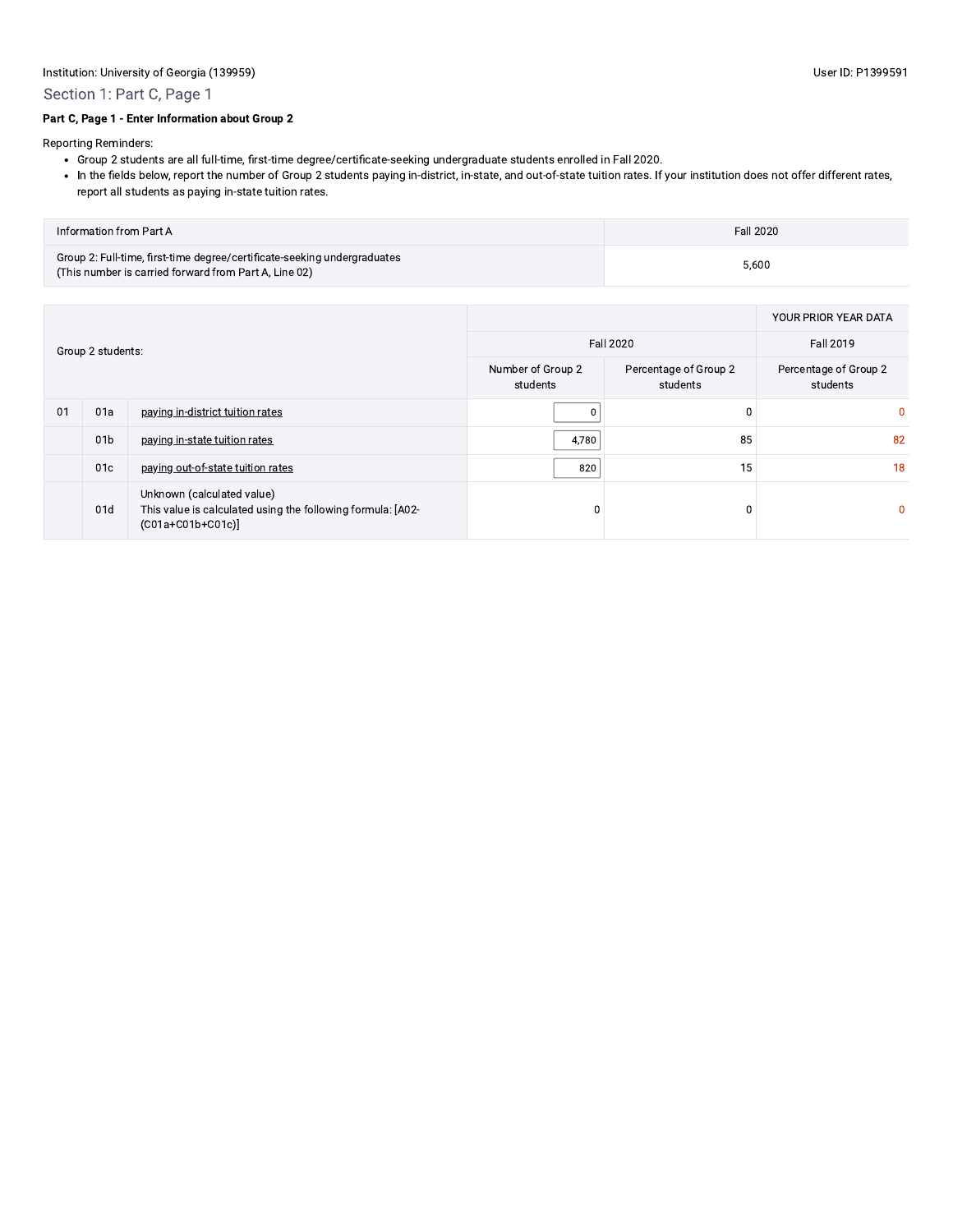# Section 1: Part C, Page 2

# Part C, Page 2 - Enter Information about Group 2

Reporting Reminders:

- Part C includes financial aid information about Group 2. Group 2 students are all full-time, first-time degree/certificate-seeking undergraduate students enrolled in Fall 2020.
- For this part, report:

| For These Students                                                                                   | The Following Type(s) of Aid                                                                                                                                                                                                                                                                                                                                                               | Awarded in This Period                                                                                                                         |
|------------------------------------------------------------------------------------------------------|--------------------------------------------------------------------------------------------------------------------------------------------------------------------------------------------------------------------------------------------------------------------------------------------------------------------------------------------------------------------------------------------|------------------------------------------------------------------------------------------------------------------------------------------------|
| Full-time, first-time degree/certificate-<br>seeking undergraduate students<br>enrolled in Fall 2020 | Grant or scholarship aid from:<br>∘ federal government<br>o state/local government<br>o the institution<br>Loans to students from:<br>• the federal government<br>other sources, including private or other loans<br>$\circ$<br>Do not include:<br>$\bullet$<br>o grant or scholarship aid from private or other sources<br>○ PLUS loans or loans made to anyone other than the<br>student | • Any time during academic year 2020-21<br>• For program reporters, this is the aid<br>year period from July 1, 2020 through<br>June 30, 2021. |

. In the fields below, report the number of Group 2 students and the total amount of aid awarded to these students for each type of aid. Enter unduplicated student counts within a category (e.g., Pell Grants). However, a student can appear in more than one aid category.

| Information from Part A                                                                                                                                                                                                                                                                                             | <b>Fall 2020</b> |
|---------------------------------------------------------------------------------------------------------------------------------------------------------------------------------------------------------------------------------------------------------------------------------------------------------------------|------------------|
| Group 2: Full-time, first-time degree/certificate-seeking undergraduates<br>(This number is carried forward from Part A, Line 02)                                                                                                                                                                                   | 5,600            |
| Group 2a: (This number is carried forward from Part A, Line 02a)<br>• Of those in Group 2, those who were awarded:<br>○ Federal Work Study<br>○ Loans to students<br>• Grant or scholarship aid from the federal government, state/local government, or the institution<br>o Other sources known to the institution | 5.252            |
| Group 2b (This number is carried forward from Part A, Line 02b)<br>• Of those in Group 2, those who were awarded:<br>○ Loans to students<br>o Grant or scholarship aid from the federal government, state/local government, or the institution                                                                      | 5,252            |
| Group 3 (This number is carried forward from Part A, Line 03)<br>• Of those in Group 2, those who <b>Paid the in-state or in-district tuition rate and</b> were awarded:<br>• Grant or scholarship aid from the federal government, state/local government, or the institution                                      | 4.768            |

|          |                                                                                                      |                                                       |                                                                                                          |                                                       |                                                         | YOUR PRIOR YEAR<br><b>DATA</b>                          |                               |           |
|----------|------------------------------------------------------------------------------------------------------|-------------------------------------------------------|----------------------------------------------------------------------------------------------------------|-------------------------------------------------------|---------------------------------------------------------|---------------------------------------------------------|-------------------------------|-----------|
|          |                                                                                                      |                                                       |                                                                                                          |                                                       | Fall 2020                                               |                                                         |                               | Fall 2019 |
| Aid Type |                                                                                                      | Number of Group<br>2 students who<br>were awarded aid | Percentage of<br>Group 2 students<br>who were awarded<br>aid                                             | Total amount of<br>aid awarded to<br>Group 2 students | Average amount of<br>aid awarded to<br>Group 2 students | Average amount of<br>aid awarded to<br>Group 2 students |                               |           |
| 01       | Grants or scholarships from the federal<br>government, state/local government, or<br>the institution |                                                       | 5,161                                                                                                    | 92                                                    | 57,003,153                                              | 11,045                                                  | 11,364                        |           |
|          | 02                                                                                                   |                                                       | <b>Federal grants</b>                                                                                    | 1,245                                                 | 22                                                      | 5,997,636                                               | $\blacktriangledown$<br>4,817 | 2,961     |
|          |                                                                                                      | 02a                                                   | Pell Grants                                                                                              | 911                                                   | 16                                                      | 4,515,769                                               | 4,957                         | 4,768     |
|          |                                                                                                      | 02 <sub>b</sub>                                       | Other federal grants                                                                                     | 1,228                                                 | 22                                                      | 1,481,867                                               | 1,207                         | 897       |
|          | 03                                                                                                   |                                                       | State/local government grants or<br>scholarships<br>(includes fellowships/tuition<br>waivers/exemptions) | 4,754                                                 | 85                                                      | 43,281,947                                              | 9,104<br>$\mathbf{x}$         | 9,149     |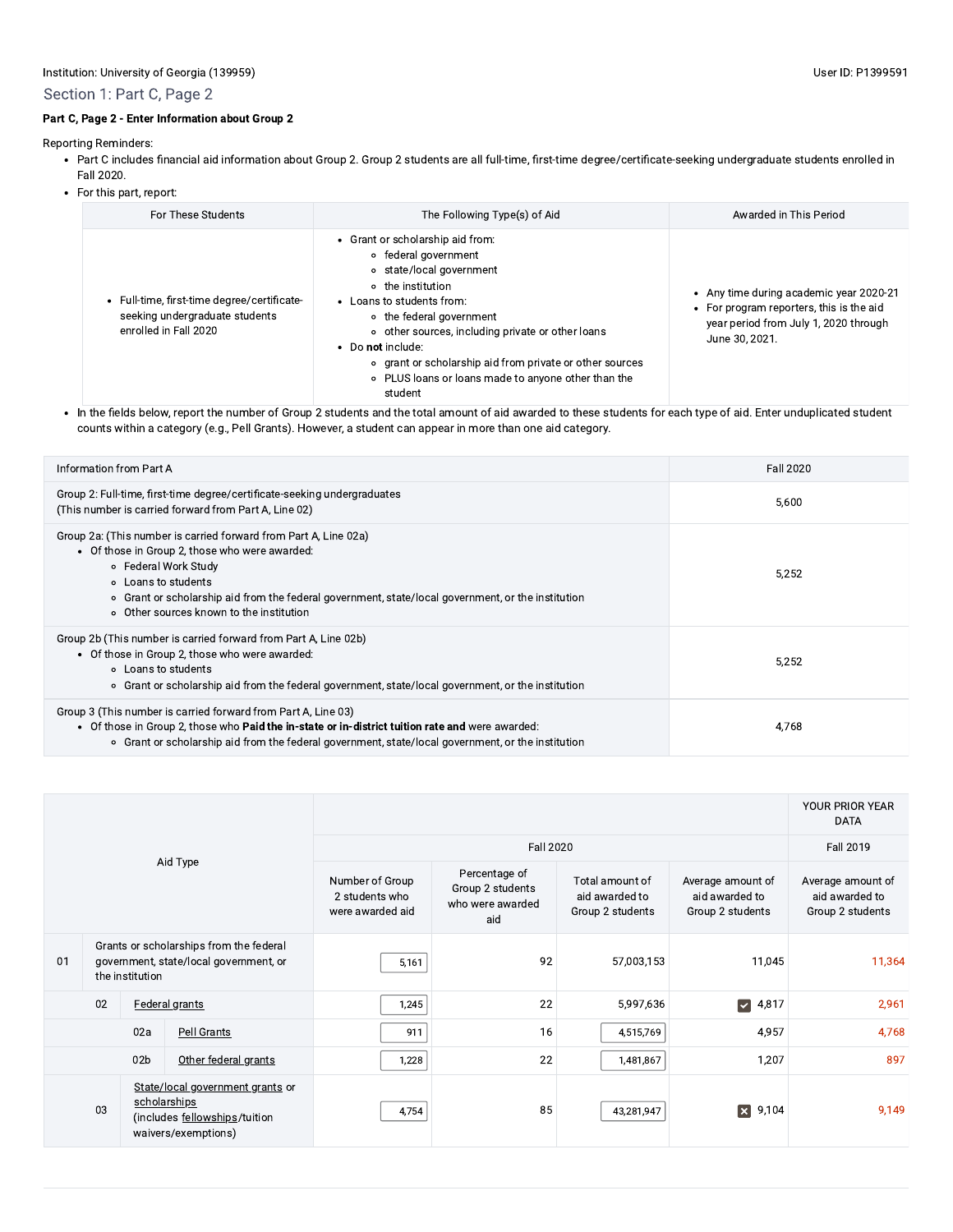|    | Institutional grants or<br>scholarships<br>04<br>(includes fellowships/tuition<br>waivers/exemptions) |                 | 1,189                                    | 21    | 7,723,570 | $\triangleright$ 6,496 | 7,247  |        |
|----|-------------------------------------------------------------------------------------------------------|-----------------|------------------------------------------|-------|-----------|------------------------|--------|--------|
| 05 | Loans to students                                                                                     |                 | 1,461                                    | 26    | 9,469,136 | 6,481                  | 6,461  |        |
|    |                                                                                                       | 05a             | Federal loans                            | 1,417 | 25        | 7,407,087              | 5,227  | 5,267  |
|    |                                                                                                       | 05 <sub>b</sub> | Other loans (including<br>private loans) | 153   | 3         | 2,062,049              | 13,477 | 12,812 |

. You may use the box below to provide additional context for the data you have reported above. Context notes will be posted on the College Navigator website.<br>Therefore, you should write all context notes using proper gram students and parents (e.g., spell out acronyms).

 $\overline{\phantom{a}}$ 

Non-applicable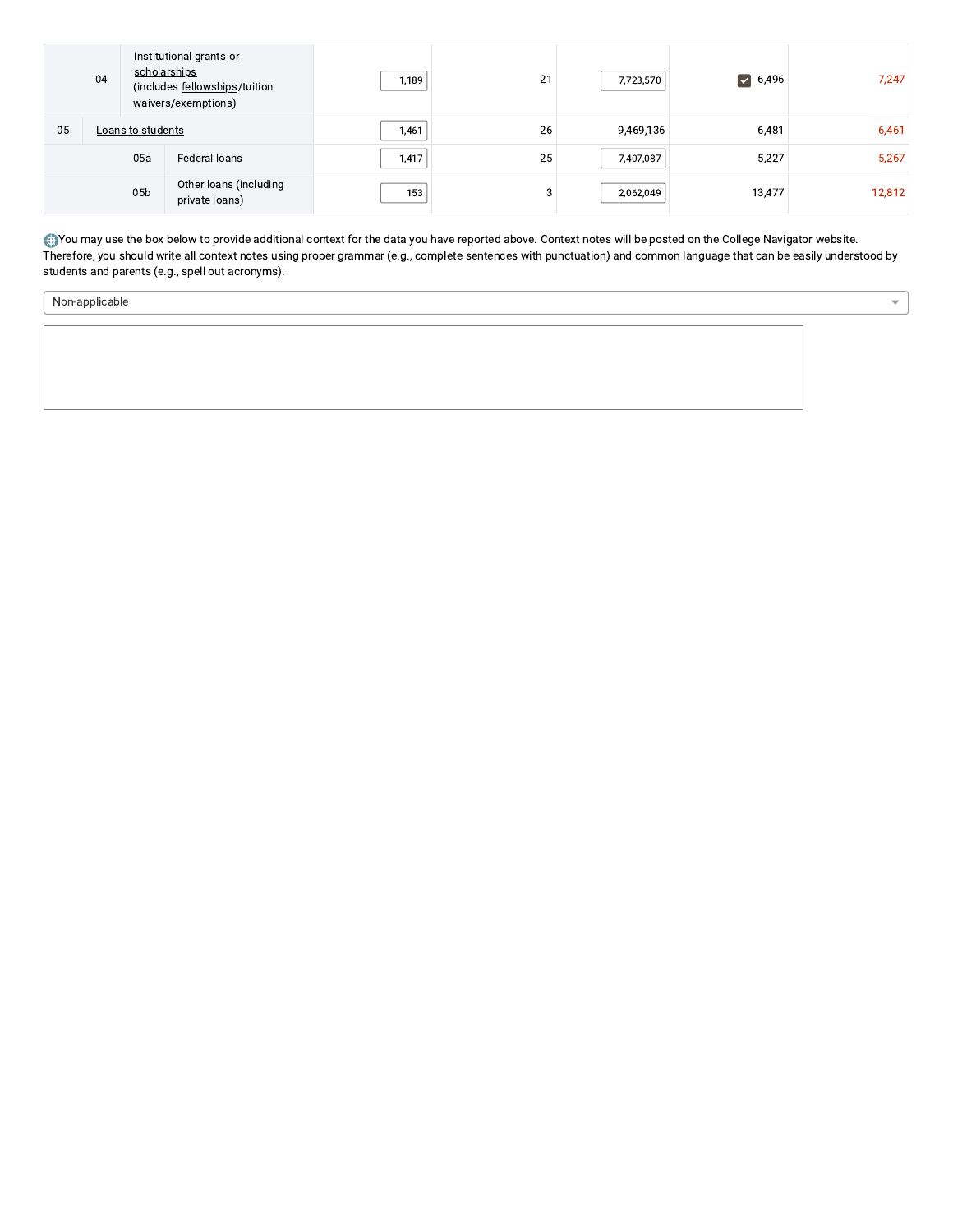# Section 1: Comparison Chart

#### **Comparison Chart**

Reporting Reminders:

• Based on the information reported on the previous screens for Group 1 (all undergraduates) and Group 2 (full-time, first-time degree/certificate-seeking undergraduates), this comparison chart seeks to help institutions check their reported data. Assuming that the information on Groups 1 and 2 is correct, then the calculated fields for 'All Other Undergraduates' should be the balance (Group 1 minus Group 2). If the balance does not check with your institution's calculations, please correct your reported numbers for Groups 1 and 2 before moving forward with the completion of the SFA survey component.

#### Note:

• Data for the 'All Other Undergraduates' will appear in the IPEDS Data Center for data users, but not in College Navigator.

|    |    |                                                                | Number of students | Pell grants | <b>Federal Student Loans</b> |
|----|----|----------------------------------------------------------------|--------------------|-------------|------------------------------|
| 01 |    | Group 1 (all undergraduates)                                   | 29,765             |             |                              |
|    | 02 | Number of students who were awarded aid                        |                    | 5,703       | 7,926                        |
|    | 03 | Percentage who were awarded aid                                |                    | 19          | 27                           |
|    | 04 | Total amount of aid awarded                                    |                    | 26,363,578  | 48,143,676                   |
|    | 05 | Average amount of aid awarded                                  |                    | 4,623       | 6,074                        |
| 06 |    | Group 2 (Full-time, first-time undergraduates)                 | 5,600              |             |                              |
|    | 07 | Number of students who were awarded aid                        |                    | 911         | 1,417                        |
|    | 08 | Percentage who were awarded aid                                |                    | 16          | 25                           |
|    | 09 | Total amount of aid awarded                                    |                    | 4,515,769   | 7,407,087                    |
|    | 10 | Average amount of aid awarded                                  |                    | 4,957       | 5,227                        |
| 11 |    | All other undergraduates (Line 01 - Line 06)                   | 24,165             |             |                              |
|    | 12 | Number of students who were awarded aid<br>(Line 02 - Line 07) |                    | 4,792       | 6,509                        |
|    | 13 | Percentage who were awarded aid<br>(Line 12 / Line 11)         |                    | 20          | 27                           |
|    | 14 | Total amount of aid awarded<br>(Line 04 - Line 09)             |                    | 21,847,809  | 40,736,589                   |
|    | 15 | Average amount of aid awarded<br>(Line 14 / Line 12)           |                    | 4,559       | 6,259                        |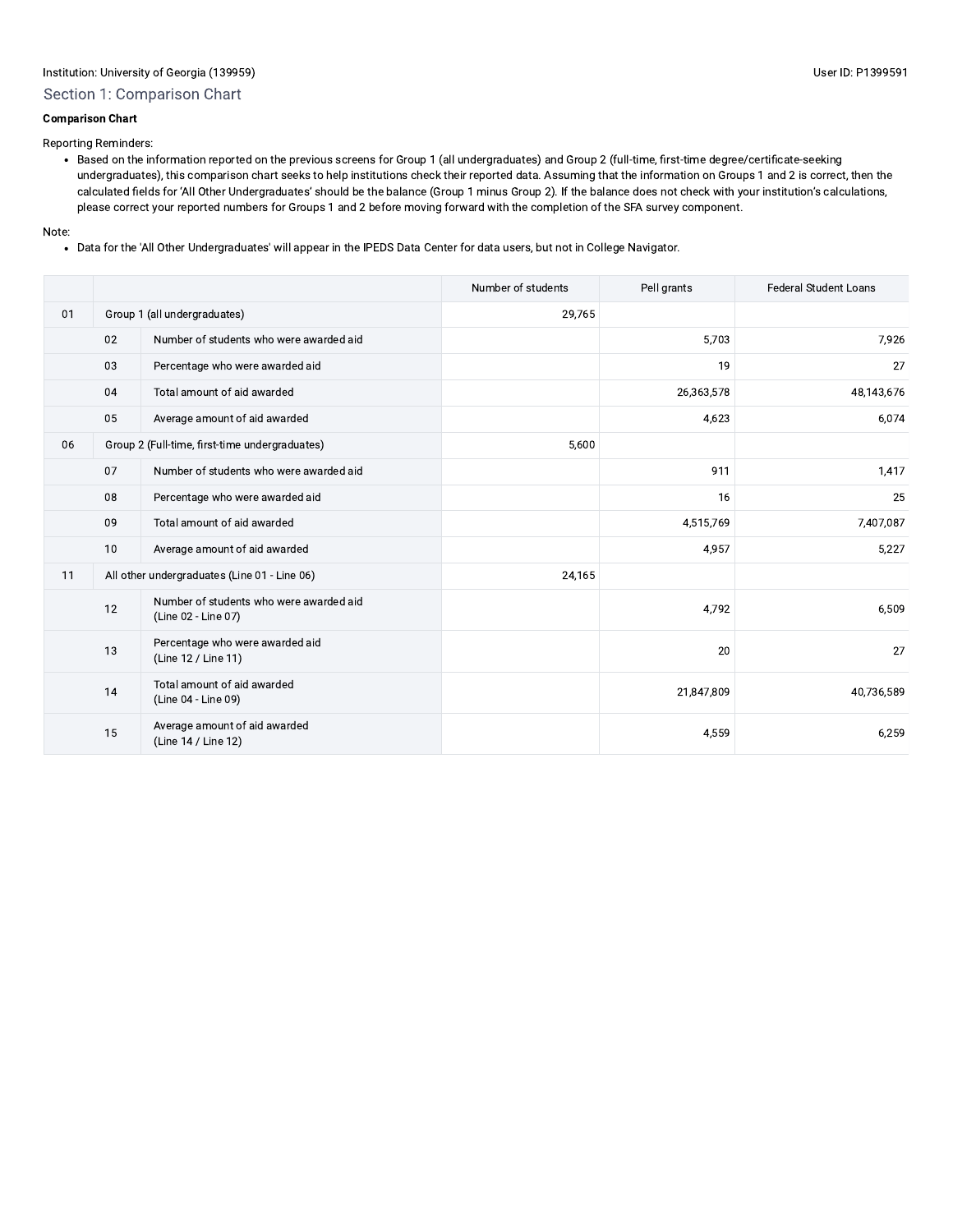#### Section 1: Cost of Attendance

#### Cost of attendance for full-time, first-time undergraduate students

Reporting Reminders:

- Please enter the amounts requested below. These data will be made available to the public on College Navigator. If your institution participates in any Title IV programs (Pell, Stafford, etc.), you must complete all information.
- Estimates of expenses for books and supplies, room and board, and other expenses are those from the Cost of Attendance report used by the financial aid office in determining financial need. Please talk to your financial aid office to get these numbers to ensure that you are reporting correctly.
- These numbers are carried forward from Institutional Characteristics and should only be changed if an error was made in the reporting.

| Charges for full academic year       | 2018-19 | 2019-20 | 2020-21 |
|--------------------------------------|---------|---------|---------|
| Published tuition and required fees: |         |         |         |
| In-district                          |         |         |         |
| Tuition                              | 9,552   | 9,790   | 9,790   |
| Required fees                        | 2,278   | 2,290   | 2,290   |
| Tuition + fees total                 | 11,830  | 12,080  | 12,080  |
| In-state                             |         |         |         |
| Tuition                              | 9,552   | 9,790   | 9,790   |
| Required fees                        | 2,278   | 2,290   | 2,290   |
| Tuition + fees total                 | 11,830  | 12,080  | 12,080  |
| Out-of-state                         |         |         |         |
| Tuition                              | 28,126  | 28,830  | 28,830  |
| Required fees                        | 2,278   | 2,290   | 2,290   |
| Tuition + fees total                 | 30,404  | 31,120  | 31,120  |
|                                      |         |         |         |
| <b>O</b> Books and supplies          | 986     | 990     | 1,052   |
| On-campus:                           |         |         |         |
| Room and board                       | 10,038  | 10,314  | 10,328  |
| Other expenses                       | 3,834   | 4,066   | 4,198   |
| Room and board and other expenses    | 13,872  | 14,380  | 14,526  |
| Off-campus (not with family):        |         |         |         |
| Room and board                       | 7,936   | 8,392   | 8,376   |
| Other expenses                       | 4,374   | 4,650   | 4,828   |
| Room and board and other expenses    | 12,310  | 13,042  | 13,204  |
| <b>O</b> Off-campus (with family):   |         |         |         |
| Other expenses                       | 4,374   | 4,650   | 4,828   |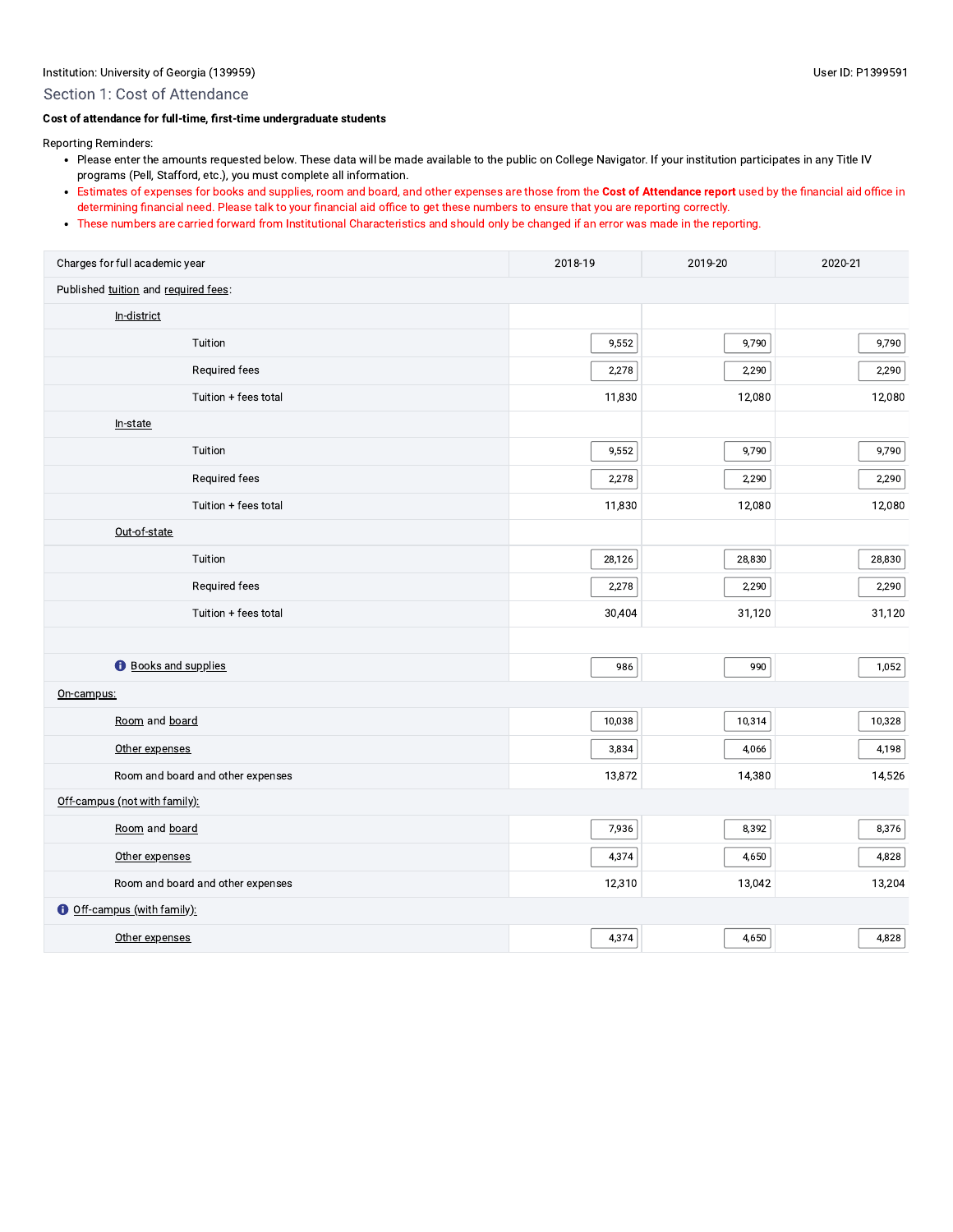#### Part D - Enter Information about Group 3

Reporting Reminders:

- · Group 3 students are all full-time, first-time degree/certificate-seeking undergraduate students enrolled in Fall 2020 who paid the in-state or in-district tuition rate and who were awarded grant or scholarship aid from the following sources: the federal government, state/local government, or the institution. The information you report in this part will be used in Part F to calculate average institutional net price.
- For this part, report:

| For These Students                                                                                                                                                                                                                                                                                                                                                                                                                                                       | The Following Type(s) of Aid                                                                                                                                                                 | Awarded in This Period                  |
|--------------------------------------------------------------------------------------------------------------------------------------------------------------------------------------------------------------------------------------------------------------------------------------------------------------------------------------------------------------------------------------------------------------------------------------------------------------------------|----------------------------------------------------------------------------------------------------------------------------------------------------------------------------------------------|-----------------------------------------|
| Full-time, first-time degree/certificate-seeking undergraduate<br>students enrolled in Fall 2020 who paid the in-state or in-<br>district tuition rate and who were awarded grant or<br>scholarship aid from the following sources: the federal<br>government, state/local government, or the institution<br>Do not include students who were awarded only grant or<br>scholarship aid from private or other sources, or students<br>who were awarded only non-grant aid | Grant or scholarship aid from:<br>• federal government<br>state/local government<br>$\circ$<br>o the institution<br>Do not include grant or scholarship aid<br>from private or other sources | • Any time during academic year 2020-21 |

. In the fields below, report the number of Group 3 students with each type of living arrangement and the total amount of grant or scholarship aid from the federal government, state/local government, or the institution awarded to these students.

|                                                                                                                                                                                                                                      | Information from Part A:                                                                                                                                   | <b>YOUR PRIOR</b><br><b>YEAR DATA</b><br>2018-2019                                                                                                                                                                                                                           | <b>YOUR PRIOR</b><br><b>YEAR DATA</b><br>2019-2020 | 2020-2021                             |        |
|--------------------------------------------------------------------------------------------------------------------------------------------------------------------------------------------------------------------------------------|------------------------------------------------------------------------------------------------------------------------------------------------------------|------------------------------------------------------------------------------------------------------------------------------------------------------------------------------------------------------------------------------------------------------------------------------|----------------------------------------------------|---------------------------------------|--------|
| Group 3                                                                                                                                                                                                                              | (This number is carried forward from Part A, Line 03)                                                                                                      | Full-time, first-time degree/certificate-seeking undergraduate students who paid the in-state or<br>in-district tuition rate and who were awarded grant or scholarship aid from the following<br>sources: the federal government, state/local government, or the institution | 4,761                                              | 4,478                                 | 4,768  |
| 01<br>Report the number of Group 3 students with the following living arrangements:                                                                                                                                                  |                                                                                                                                                            |                                                                                                                                                                                                                                                                              | <b>YOUR PRIOR</b><br>YEAR DATA                     | <b>YOUR PRIOR</b><br><b>YEAR DATA</b> |        |
|                                                                                                                                                                                                                                      |                                                                                                                                                            | 2018-19                                                                                                                                                                                                                                                                      | 2019-20                                            | 2020-21                               |        |
|                                                                                                                                                                                                                                      | 01a                                                                                                                                                        | On-campus                                                                                                                                                                                                                                                                    | 4,666                                              | 4,410                                 | 4,700  |
|                                                                                                                                                                                                                                      | 01 <sub>b</sub>                                                                                                                                            | Off-campus (with family)                                                                                                                                                                                                                                                     | 71                                                 | $\vert\downarrow\vert$<br>45          | 45     |
|                                                                                                                                                                                                                                      | 01 <sub>c</sub>                                                                                                                                            | Off-campus (not with family)                                                                                                                                                                                                                                                 | 24                                                 | 23                                    | 23     |
| Unknown (calculated)<br>01d<br>$[AO3-(DO1a+DO1b+DO1c)]$                                                                                                                                                                              |                                                                                                                                                            | This value is calculated using the following formula:                                                                                                                                                                                                                        | 0                                                  | 0                                     | 0      |
| 02                                                                                                                                                                                                                                   | Report the total amount of grant or scholarship aid from the federal government,<br>state/local government, or the institution awarded to Group 3 students | 50,358,208                                                                                                                                                                                                                                                                   | 48,206,667                                         | 50,816,774                            |        |
| Average grant or scholarship aid from the federal government, state/local government,<br>or the institution awarded to Group 3 students (calculated value).<br>03<br>This value is calculated using the following formula: [D02/A03] |                                                                                                                                                            |                                                                                                                                                                                                                                                                              | 10,577                                             | 10,765                                | 10,658 |

The notes below provide context for the data you've reported above and may be posted on the College Navigator website.

Choose one option that best explains your data or choose "Non-applicable" if you do not wish to provide context notes. If none of the options provided explain your institution's data, then choose "Other" and write your own context notes. Therefore, you should write all context notes using proper grammar (e.g., complete sentences with punctuation) and common language that can be easily understood by students and parents (e.g., spell out acronyms).

Non-applicable

 $\overline{\phantom{0}}$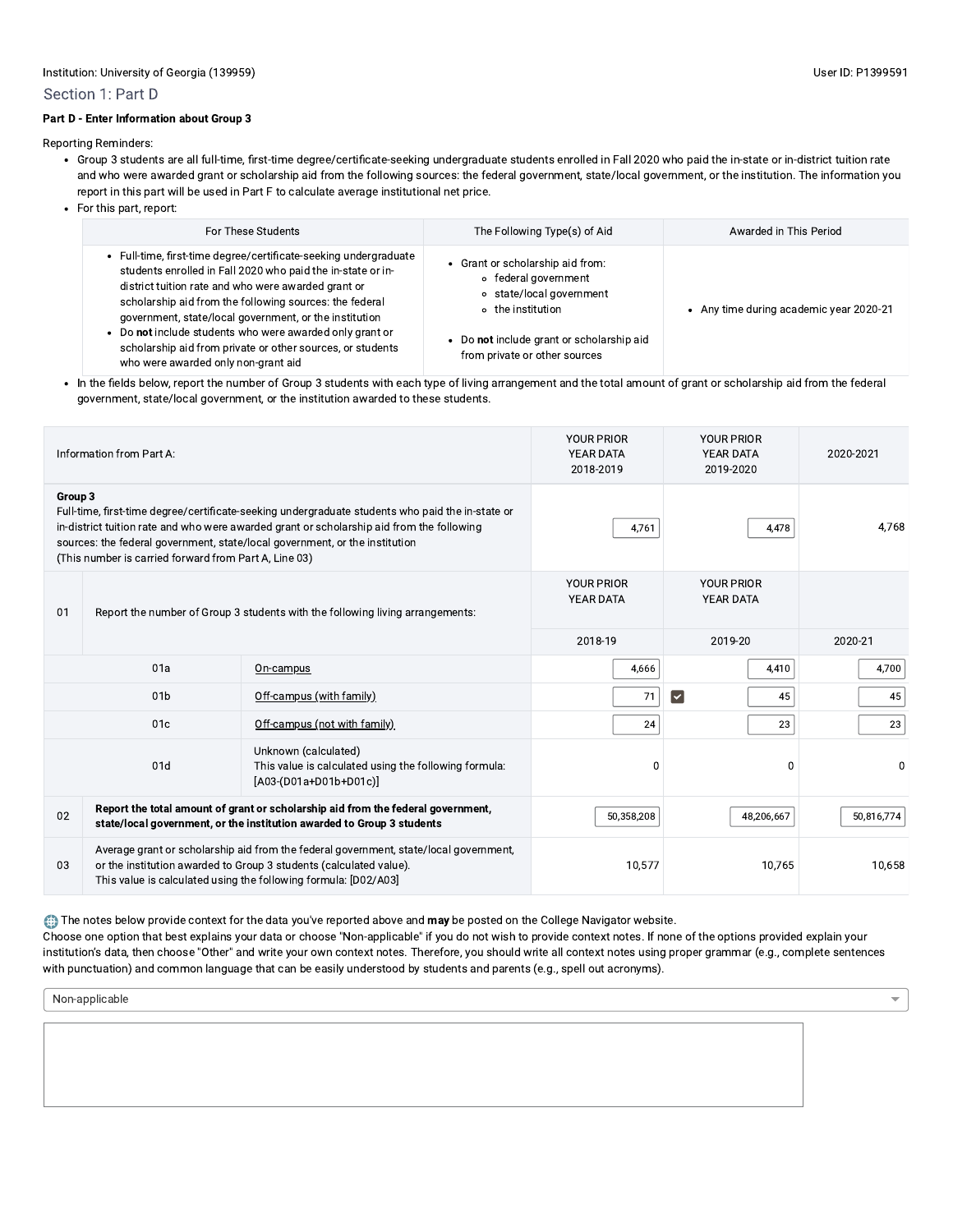#### Section 1: Part E

#### Part E - Enter Information about Group 4

Reporting Reminders:

- Part E includes financial aid information about Group 4. undergraduate students enrolled in Fall 2020 who paid the in-state or in-district tuition rate and who were awarded any Title IV federal student aid, including federal grants or federal student loans. The information you report in this part will be used in Part G to calculate average institutional net price by income level.
- For this part, report:

| For These Students                                                                                                                                                                                             | The Following Type(s) of Aid                                                                                                                                                                                                                  | Awarded in This Period                  |
|----------------------------------------------------------------------------------------------------------------------------------------------------------------------------------------------------------------|-----------------------------------------------------------------------------------------------------------------------------------------------------------------------------------------------------------------------------------------------|-----------------------------------------|
| Full-time, first-time degree/certificate-seeking<br>undergraduate students enrolled in Fall 2020 who paid the<br>in-state or in-district tuition rate and who were awarded<br>any Title IV federal student aid | • Grant or scholarship aid from:<br>• federal government<br>o state/local government<br>o the institution<br>Do not include:<br>o grant or scholarship aid from private<br>or other sources<br>• loan amounts<br>○ Federal Work Study amounts | • Any time during academic year 2020-21 |

• In the fields below, report the number of Group 4 students with each type of living arrangement and the total amount of grant or scholarship aid from the federal government, state/local government, or the institution awarded to these students by income level.

| Information from Part A:                                                                                                                                                                                                                               |                                             |           | 2018-19                        | 2019-20                               | 2020-21 |
|--------------------------------------------------------------------------------------------------------------------------------------------------------------------------------------------------------------------------------------------------------|---------------------------------------------|-----------|--------------------------------|---------------------------------------|---------|
| Group 4<br>Full-time, first-time degree/certificate-seeking undergraduate students who paid the in-state<br>or in-district tuition rate and who were awarded any Title IV federal student aid<br>(This number is carried forward from Part A, Line 04) |                                             |           | 1,899                          | 1,738                                 | 1,748   |
| Report the number of Group 4 students with the following living arrangements:<br>01                                                                                                                                                                    |                                             |           | <b>YOUR PRIOR</b><br>YEAR DATA | <b>YOUR PRIOR</b><br><b>YEAR DATA</b> |         |
|                                                                                                                                                                                                                                                        |                                             |           | 2018-19                        | 2019-20                               | 2020-21 |
|                                                                                                                                                                                                                                                        | 01a                                         | On-campus | 1,854                          | 1,706                                 | 1,705   |
|                                                                                                                                                                                                                                                        | 01 <sub>b</sub><br>Off-campus (with family) |           | 29                             | $\vert\downarrow$<br>20               | 24      |
| 01c<br>Off-campus (not with family)                                                                                                                                                                                                                    |                                             | 16        | 12                             | 19                                    |         |
| Unknown (calculated)<br>01d<br>This value is calculated using the formula: [A04-<br>$($ E01a+E01b+E01c $)$ ]                                                                                                                                           |                                             | 0         | 0                              | 0                                     |         |

|    |                 |                         | <b>Number</b> of students who<br>were awarded any Title<br>IV aid (Group 4) | Of those in Column 1, the number<br>who were awarded any grant or<br>scholarship aid from the<br>following sources: the federal<br>government, state/local<br>government, or the institution | Of those in Column 1, the total<br>amount of grant or scholarship<br>aid awarded from the following<br>sources: the federal<br>government, state/local<br>government, or the institution | <b>O</b> Average amount<br>of federal,<br>state/local, and<br>institutional grant or<br>scholarship aid<br>awarded to Group 4<br>students |
|----|-----------------|-------------------------|-----------------------------------------------------------------------------|----------------------------------------------------------------------------------------------------------------------------------------------------------------------------------------------|------------------------------------------------------------------------------------------------------------------------------------------------------------------------------------------|-------------------------------------------------------------------------------------------------------------------------------------------|
|    |                 |                         |                                                                             | 2018-19                                                                                                                                                                                      |                                                                                                                                                                                          |                                                                                                                                           |
|    |                 |                         | Col. 1                                                                      | Col. 2                                                                                                                                                                                       | Col. 3                                                                                                                                                                                   | Col. 4                                                                                                                                    |
| 02 | Income level    |                         |                                                                             |                                                                                                                                                                                              |                                                                                                                                                                                          |                                                                                                                                           |
|    | 02a             | \$0-30,000              | 419                                                                         | 419                                                                                                                                                                                          | 7,956,593                                                                                                                                                                                | 18,989                                                                                                                                    |
|    | 02 <sub>b</sub> | \$30,001-48,000         | 287                                                                         | 287                                                                                                                                                                                          | 4,674,993                                                                                                                                                                                | 16,289                                                                                                                                    |
|    | 02 <sub>c</sub> | \$48,001-75,000         | 314                                                                         | 314                                                                                                                                                                                          | 3,699,454                                                                                                                                                                                | 11,782                                                                                                                                    |
|    | 02d             | \$75,001-110,000        | 294                                                                         | 294                                                                                                                                                                                          | 2,770,975                                                                                                                                                                                | 9,425                                                                                                                                     |
|    | 02e             | \$110,001 and more      | 585                                                                         | 585                                                                                                                                                                                          | 5,359,053                                                                                                                                                                                | 9,161                                                                                                                                     |
|    | 02f             | Total all income levels | 1,899                                                                       | 1,899                                                                                                                                                                                        | 24,461,068                                                                                                                                                                               | 12,881                                                                                                                                    |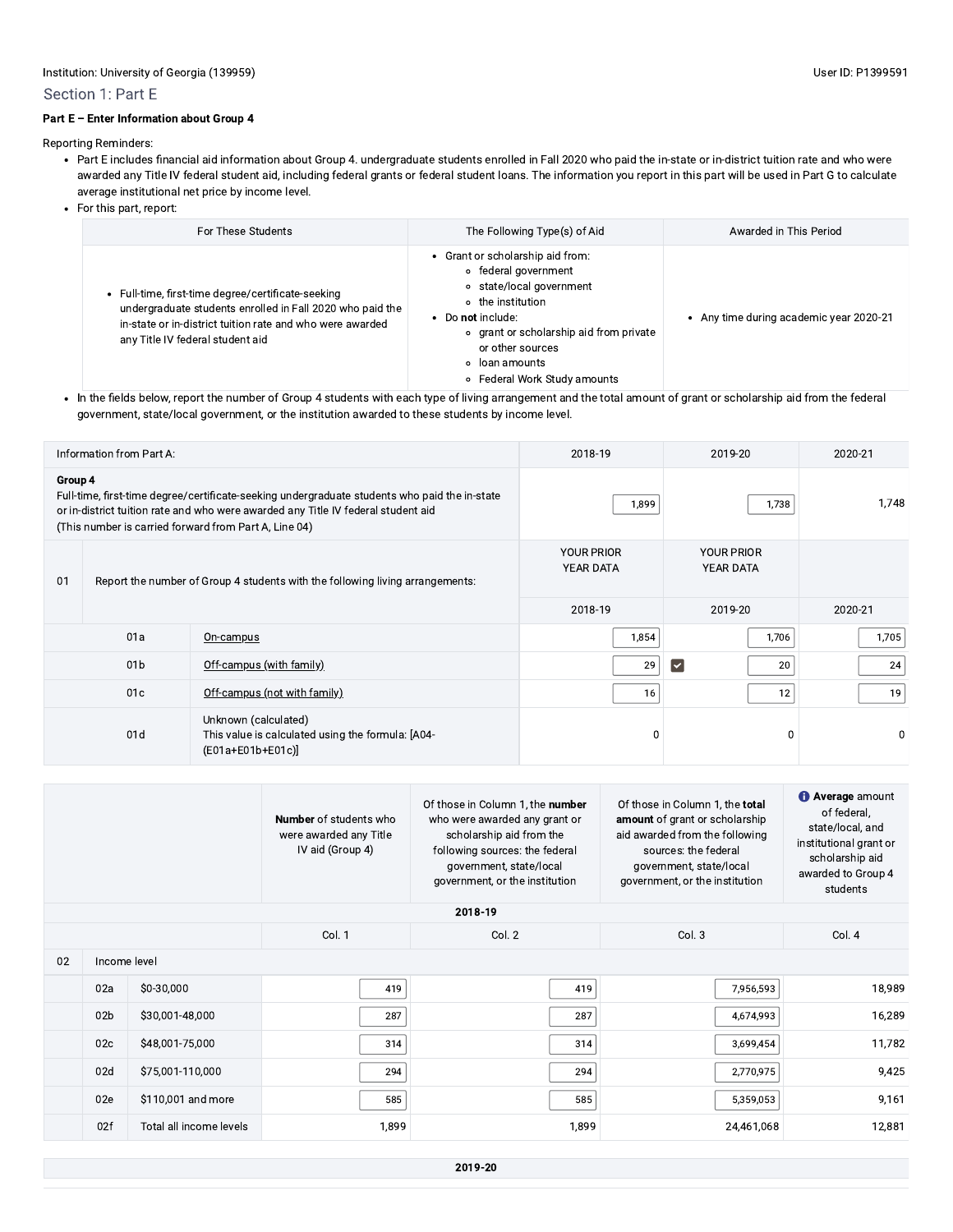|    |                 |                         | Col. 1 | Col. 2 | Col. 3     | Col. 4 |
|----|-----------------|-------------------------|--------|--------|------------|--------|
| 03 | Income level    |                         |        |        |            |        |
|    | 03a             | \$0-30,000              | 361    | 361    | 6,868,401  | 19,026 |
|    | 03 <sub>b</sub> | \$30,001-48,000         | 276    | 276    | 4,592,865  | 16,641 |
|    | 03c             | \$48,001-75,000         | 297    | 296    | 3,650,606  | 12,292 |
|    | 03d             | \$75,001-110,000        | 247    | 247    | 2,395,700  | 9,699  |
|    | 03e             | \$110,001 and more      | 557    | 552    | 5,212,288  | 9,358  |
|    | 03f             | Total all income levels | 1,738  | 1,732  | 22,719,860 | 13,072 |

|    | 2020-21 |                         |        |        |            |        |
|----|---------|-------------------------|--------|--------|------------|--------|
|    |         |                         | Col. 1 | Col. 2 | Col. 3     | Col. 4 |
| 04 |         | <b>O</b> Income level   |        |        |            |        |
|    | 04a     | \$0-30,000              | 376    | 376    | 6,651,576  | 17,690 |
|    | 04b     | \$30,001-48,000         | 263    | 263    | 4,195,693  | 15,953 |
|    | 04c     | \$48,001-75,000         | 280    | 279    | 3,266,534  | 11,666 |
|    | 04d     | \$75,001-110,000        | 257    | 256    | 2,447,986  | 9,525  |
|    | 04e     | \$110,001 and more      | 572    | 571    | 5,314,945  | 9,292  |
|    | 04f     | Total all income levels | 1,748  | 1,745  | 21,876,734 | 12,515 |

The notes below provide context for the data you've reported above and may be posted on the College Navigator website.

Choose one option that best explains your data or choose "Non-applicable" if you do not wish to provide context notes. If none of the options provided explain your institution's data, then choose "Other" and write your own context notes. Therefore, you should write all context notes using proper grammar (e.g., complete sentences with punctuation) and common language that can be easily understood by students and parents (e.g., spell out acronyms).

Non-applicable

 $\overline{\phantom{a}}$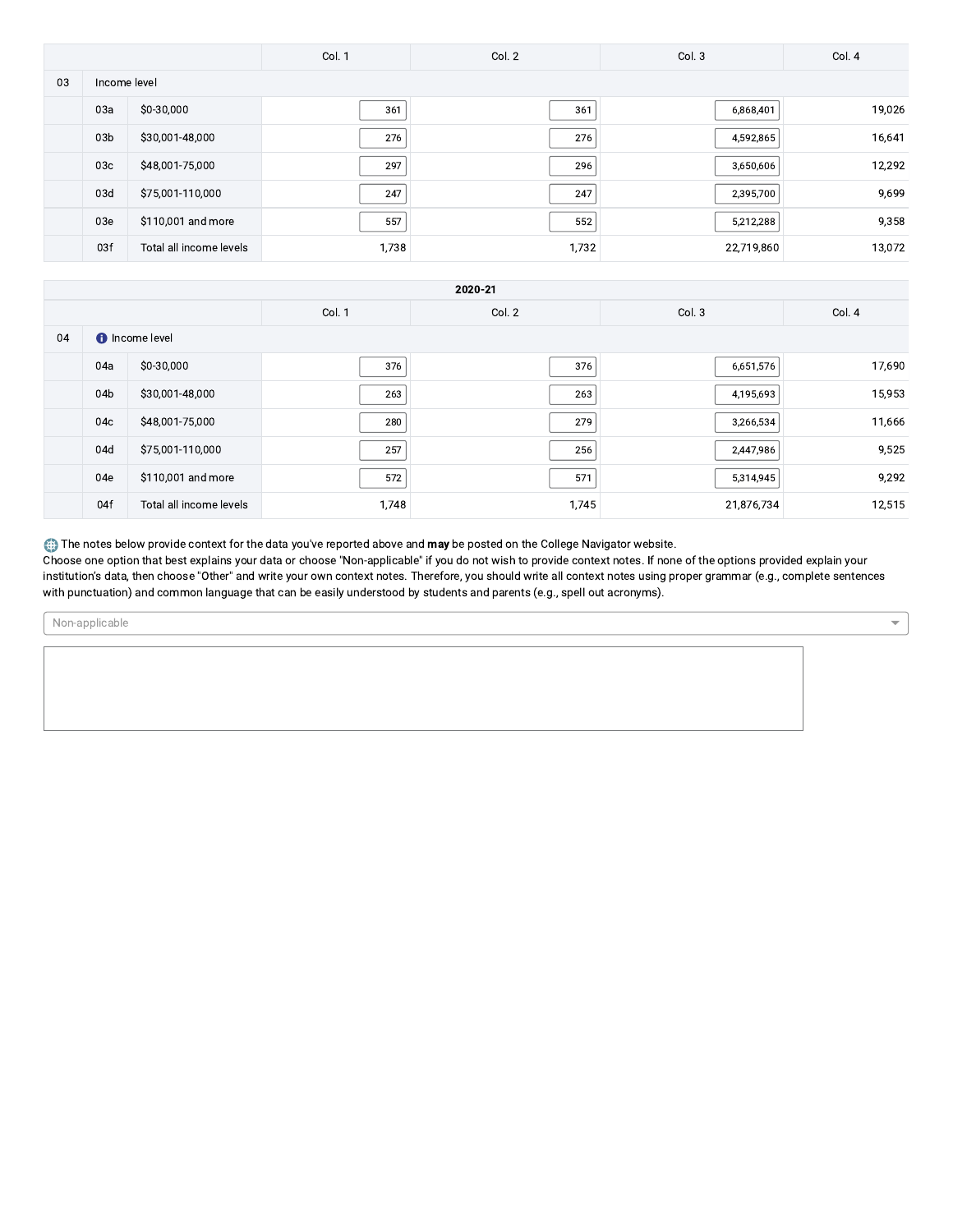#### Section 1: Part F

### Part F - Net Price Calculation for Group 3

Note:

• The following net price calculation is based on information that your institution reported in the Institutional Characteristics component and the Student Financial Aid component. For more information about the data your institution reported in the Institutional Characteristics component, please contact your institution's IPEDS Keyholder.

|    | Components of cost of attendance                                                                                                                                          |                                                                                                                                                                          | <b>YOUR PRIOR</b><br>YEAR DATA | <b>YOUR PRIOR</b><br><b>YEAR DATA</b> | 2020-21  |
|----|---------------------------------------------------------------------------------------------------------------------------------------------------------------------------|--------------------------------------------------------------------------------------------------------------------------------------------------------------------------|--------------------------------|---------------------------------------|----------|
|    |                                                                                                                                                                           |                                                                                                                                                                          | 2018-19                        | 2019-20                               |          |
| 01 |                                                                                                                                                                           | Published tuition and required fees (lower of in-district or in-state)                                                                                                   | 11,830                         | 12,080                                | 12,080   |
| 02 | <b>Books and supplies</b>                                                                                                                                                 |                                                                                                                                                                          | 986                            | 990                                   | 1,052    |
| 03 |                                                                                                                                                                           | Room and board and other expenses by living arrangement                                                                                                                  |                                |                                       |          |
|    | 03a                                                                                                                                                                       | On-campus                                                                                                                                                                | 13,872                         | 14,380                                | 14,526   |
|    | 03 <sub>b</sub>                                                                                                                                                           | Off-campus (with family)                                                                                                                                                 | 4,374                          | 4,650                                 | 4,828    |
|    | 03 <sub>c</sub>                                                                                                                                                           | Off-campus (not with family)                                                                                                                                             | 12,310                         | 13,042                                | 13,204   |
| 04 |                                                                                                                                                                           | Number of Group 3 students by living arrangement                                                                                                                         |                                |                                       |          |
|    | 04a                                                                                                                                                                       | On-campus                                                                                                                                                                | 4,666                          | 4,410                                 | 4,700    |
|    | 04b                                                                                                                                                                       | Off-campus (with family)                                                                                                                                                 | 71                             | 45                                    | 45       |
|    | 04c                                                                                                                                                                       | Off-campus (not with family)                                                                                                                                             | 24                             | 23                                    | 23       |
|    | 04d                                                                                                                                                                       | Unknown                                                                                                                                                                  | $\Omega$                       | $\Omega$                              | $\bf{0}$ |
| 05 |                                                                                                                                                                           | Weighted average for room and board and other expenses by living arrangement (excluding unknown values)<br>See instructions for the formula for this calculation         | 13,722                         | 14,275                                | 14,428   |
| 06 | Total cost of attendance<br>This value is calculated using the following formula: [F01+F02+F05]                                                                           |                                                                                                                                                                          | 26,538                         | 27,345                                | 27,560   |
| 07 | Average amount of grant or scholarship aid awarded to Group 3 students from the following sources: the<br>federal government, state/local government, and the institution |                                                                                                                                                                          |                                | 10,765                                | 10,658   |
| 08 | Average institutional net price for Group 3 students<br>15,961<br>16,580<br>This value is calculated using the following formula: [F06-F07]                               |                                                                                                                                                                          |                                |                                       |          |
|    |                                                                                                                                                                           | As required by the Higher Education Act, as amended (2008), these amounts will be posted on the U.S. Department of Education's College Navigator website and used in the |                                |                                       |          |

U.S. Department of Education's College Affordability and Transparency Lists.

The notes below provide context for the data you've reported above and may be posted on the College Navigator website. Choose one option that best explains your data or choose "Non-applicable" if you do not wish to provide context notes. If none of the options provided explain your institution's data, then choose "Other" and write your own context notes. Therefore, you should write all context notes using proper grammar (e.g., complete sentences with punctuation) and common language that can be easily understood by students and parents (e.g., spell out acronyms).

Non-applicable

 $\overline{\phantom{a}}$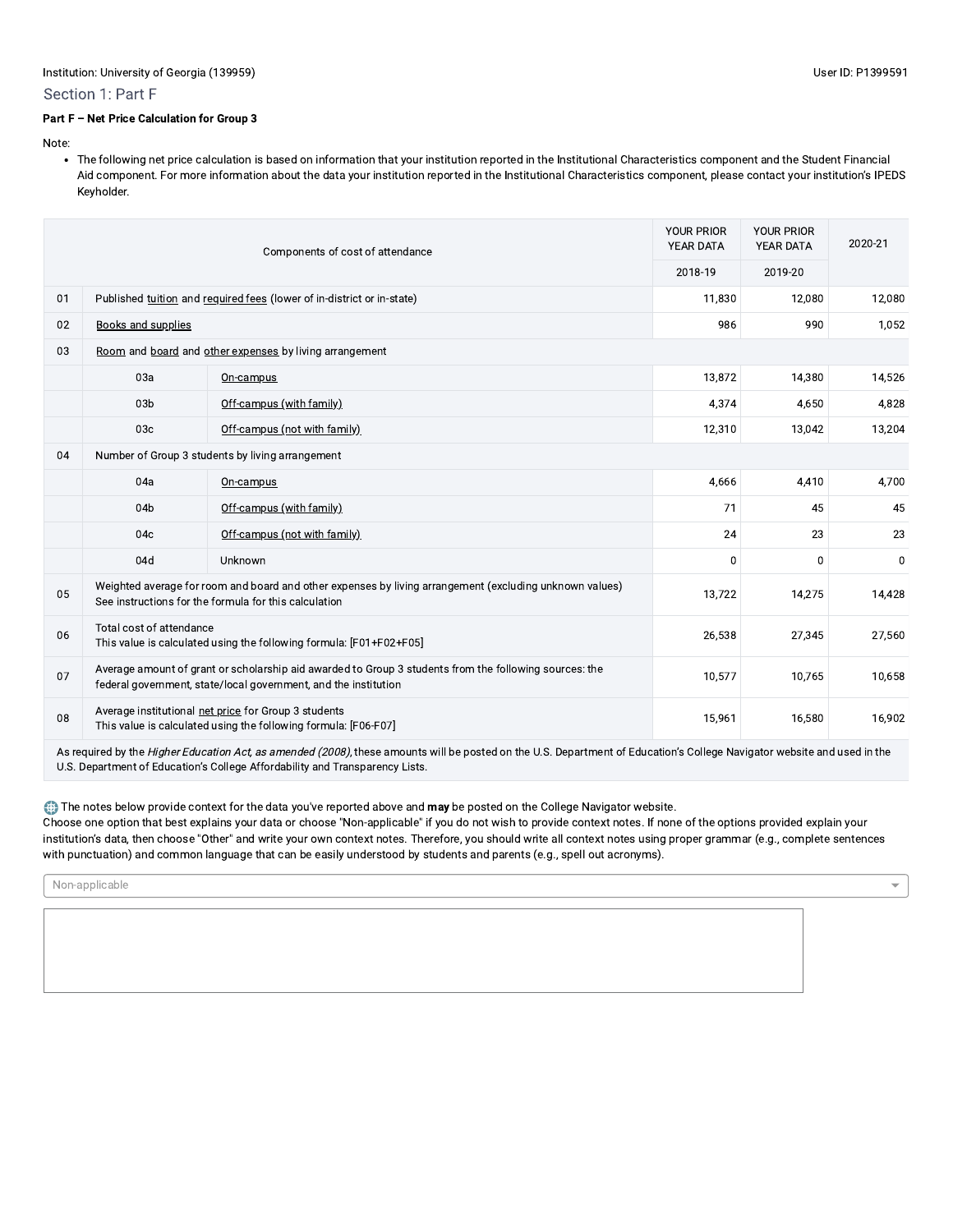#### Section 1: Part G

#### Part G - Net Price Calculation for Group 4

Note:

• The following net price calculation is based on information that your institution reported in the Institutional Characteristics component and the Student Financial Aid component. For more information about the data your institution reported in the Institutional Characteristics component, please contact your institution's IPEDS Keyholder.

| Components of cost of attendance                                                                                                                                                |                                                                                                                                                                  | YOUR PRIOR<br>YEAR DATA                                                | <b>YOUR PRIOR</b><br>YEAR DATA | 2020-21     |           |
|---------------------------------------------------------------------------------------------------------------------------------------------------------------------------------|------------------------------------------------------------------------------------------------------------------------------------------------------------------|------------------------------------------------------------------------|--------------------------------|-------------|-----------|
|                                                                                                                                                                                 |                                                                                                                                                                  |                                                                        | 2018-19                        | 2019-20     |           |
| 01                                                                                                                                                                              |                                                                                                                                                                  | Published tuition and required fees (lower of in-district or in-state) | 11,830                         | 12,080      | 12,080    |
| 02                                                                                                                                                                              | <b>Books and supplies</b>                                                                                                                                        |                                                                        | 986                            | 990         | 1,052     |
| 03                                                                                                                                                                              |                                                                                                                                                                  | Room and board and other expenses by living arrangement                |                                |             |           |
|                                                                                                                                                                                 | 03a                                                                                                                                                              | On-campus                                                              | 13,872                         | 14,380      | 14,526    |
|                                                                                                                                                                                 | 03 <sub>b</sub>                                                                                                                                                  | Off-campus (with family)                                               | 4,374                          | 4,650       | 4,828     |
|                                                                                                                                                                                 | 03 <sub>c</sub>                                                                                                                                                  | Off-campus (not with family)                                           | 12,310                         | 13,042      | 13,204    |
| 04                                                                                                                                                                              |                                                                                                                                                                  | Number of Group 4 students by living arrangement                       |                                |             |           |
|                                                                                                                                                                                 | 04a                                                                                                                                                              | On-campus                                                              | 1,854                          | 1,706       | 1,705     |
|                                                                                                                                                                                 | 04 <sub>b</sub>                                                                                                                                                  | Off-campus (with family)                                               | 29                             | 20          | 24        |
|                                                                                                                                                                                 | 04c                                                                                                                                                              | Off-campus (not with family)                                           | 16                             | 12          | 19        |
|                                                                                                                                                                                 | 04d                                                                                                                                                              | Unknown                                                                | 0                              | $\mathbf 0$ | $\pmb{0}$ |
| 05                                                                                                                                                                              | Weighted average for room and board and other expenses by living arrangement (excluding unknown values)<br>See instructions for the formula for this calculation |                                                                        |                                | 14,259      | 14,378    |
| 06                                                                                                                                                                              | Total cost of attendance by income level<br>This value is calculated using the following formula: [G01+G02+G05]                                                  |                                                                        |                                | 27,329      | 27,510    |
| Average amount of grant or scholarship aid awarded to Group 4 students from the following sources: the<br>07<br>federal government, state/local government, and the institution |                                                                                                                                                                  | 12,881                                                                 | 13,072                         | 12,515      |           |
|                                                                                                                                                                                 | 07a                                                                                                                                                              | \$0-30,000                                                             | 18,989                         | 19,026      | 17,690    |
|                                                                                                                                                                                 | 07 <sub>b</sub>                                                                                                                                                  | \$30,001-48,000                                                        | 16,289                         | 16,641      | 15,953    |
|                                                                                                                                                                                 | 07c                                                                                                                                                              | \$48,001-75,000                                                        | 11,782                         | 12,292      | 11,666    |
|                                                                                                                                                                                 | 07d                                                                                                                                                              | \$75,001-110,000                                                       | 9,425                          | 9,699       | 9,525     |
|                                                                                                                                                                                 | 07e<br>\$110,001 and more                                                                                                                                        |                                                                        | 9,161                          | 9,358       | 9,292     |
| 08                                                                                                                                                                              | Average institutional net price for Group 4 students<br>This value is calculated using the following formula: [G06-G07]                                          |                                                                        |                                |             |           |
|                                                                                                                                                                                 | 08a                                                                                                                                                              | \$0-30,000                                                             | 7,541                          | 8,303       | 9,820     |
|                                                                                                                                                                                 | 08 <sub>b</sub>                                                                                                                                                  | \$30,001-48,000                                                        | 10,241                         | 10,688      | 11,557    |
|                                                                                                                                                                                 | 08c                                                                                                                                                              | \$48,001-75,000                                                        | 14,748                         | 15,037      | 15,844    |
|                                                                                                                                                                                 | 08d                                                                                                                                                              | \$75,001-110,000                                                       | 17,105                         | 17,630      | 17,985    |
|                                                                                                                                                                                 | 08e                                                                                                                                                              | \$110,001 and more                                                     | 17,369                         | 17,971      | 18,218    |

As required by the Higher Education Act, as amended (2008), these amounts will be posted on the U.S. Department of Education's College Navigator website.

The notes below provide context for the data you've reported above and may be posted on the College Navigator website.

Choose one option that best explains your data or choose "Non-applicable" if you do not wish to provide context notes. If none of the options provided explain your institution's data, then choose "Other" and write your own context notes. Therefore, you should write all context notes using proper grammar (e.g., complete sentences with punctuation) and common language that can be easily understood by students and parents (e.g., spell out acronyms).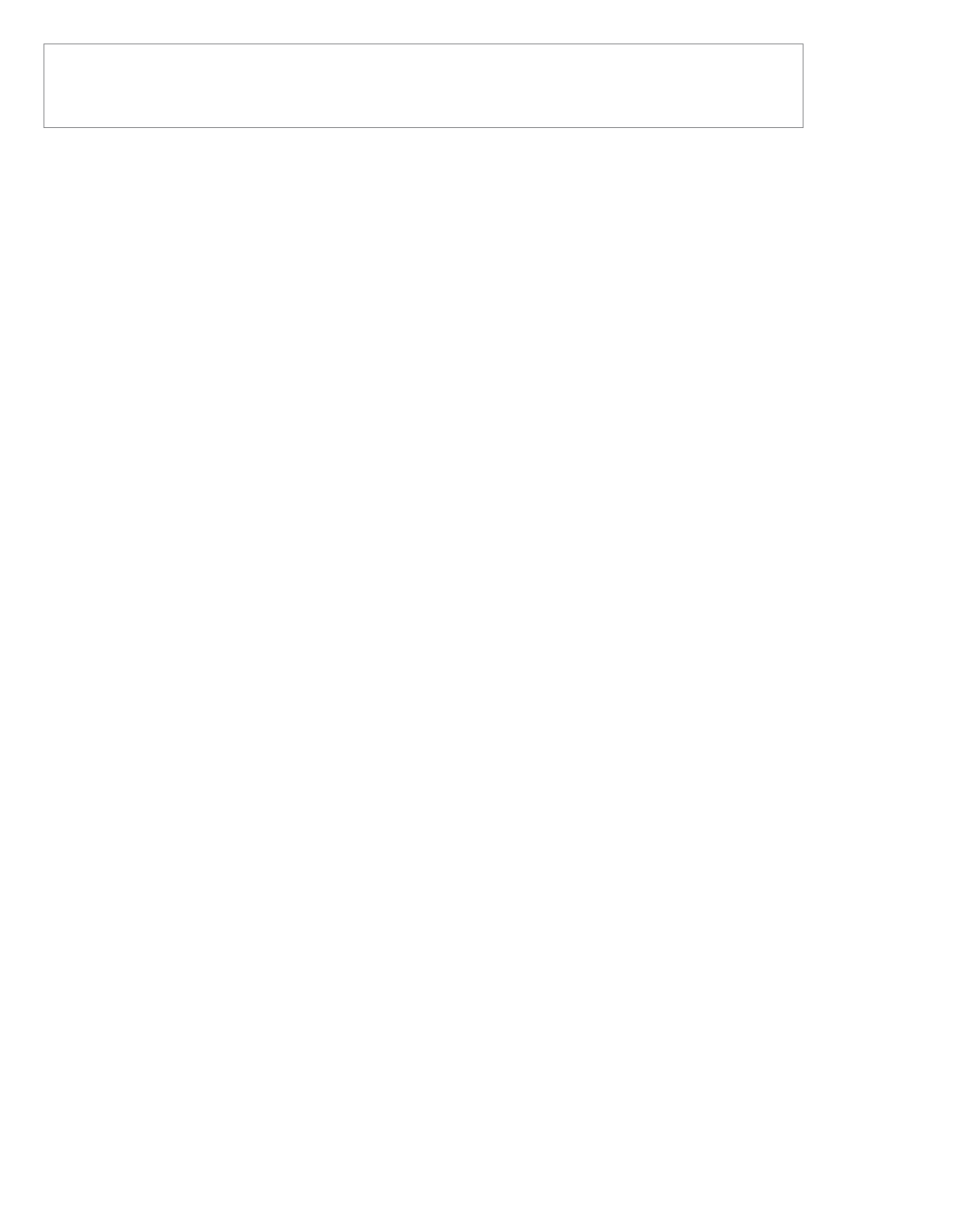# Institution: University of Georgia (139959) Section 2: Military Servicemembers and Veteran's Benefits - Undergraduate and Graduate

# Section 2: Military Servicemembers and Veteran's Benefits

Important Note:

Total

- Report for Post-9/11 GI Bill Benefits: July 1, 2020 June 30, 2021.
- · Report for Department of Defense Tuition Assistance Program: October 1, 2020 September 30, 2021

Reporting Reminders:

- Report the total number of student recipients and the total dollar amounts for each program.
- · Student recipients can also include eligible dependents.
- Consult with your campus certifying official, who may not be in the student financial aid office.
- For Post-9/11 GI Bill Benefits, do not include the matching institutional aid provided through the Yellow Ribbon Program if your school participated.
- Information reported to IPEDS is only what is known to the institution.
- Enter zero (0) if your institution did not have beneficiaries for that student level or program. Please do not leave a cell blank.

9

|                                                  |                                                                                                                                            | Total dollar amount of | Average dollar amount of      | YOUR PRIOR YEAR DATA                                                                 |  |
|--------------------------------------------------|--------------------------------------------------------------------------------------------------------------------------------------------|------------------------|-------------------------------|--------------------------------------------------------------------------------------|--|
| Type of benefit/assistance                       | Number of students<br>benefits/assistance disbursed<br>receiving benefits/assistance<br>through the institution<br>through the institution |                        | benefits/assistance disbursed | Average dollar amount of<br>benefits/assistance disbursed<br>through the institution |  |
| Post-9/11 GI Bill Benefits                       |                                                                                                                                            |                        |                               |                                                                                      |  |
| Undergraduate students                           | 213                                                                                                                                        | 1,422,726              | 6.679                         | 7.586                                                                                |  |
| Graduate students                                | 141                                                                                                                                        | 2,113,491              | 14,989                        | 9,733                                                                                |  |
| Total                                            | 354                                                                                                                                        | 3,536,217              | 9,989                         | 8,483                                                                                |  |
|                                                  |                                                                                                                                            |                        |                               |                                                                                      |  |
| Department of Defense Tuition Assistance Program |                                                                                                                                            |                        |                               |                                                                                      |  |
| Undergraduate students                           |                                                                                                                                            | 10,425                 | 2,606                         | 2,640                                                                                |  |
| Graduate students                                | 5                                                                                                                                          | 7,750                  | 1,550                         | 1,773                                                                                |  |

18,175

2,019

2,044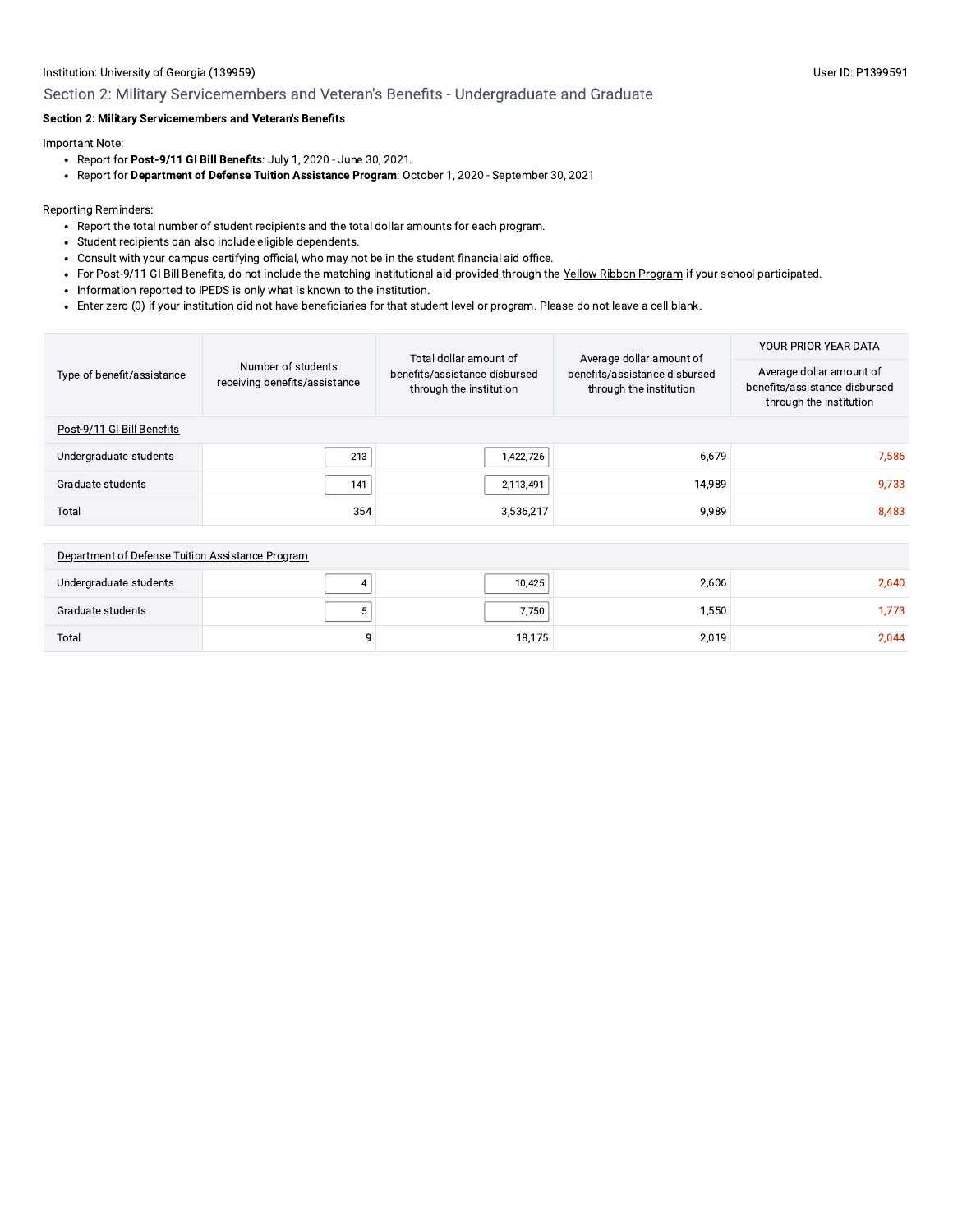# Prepared by

#### **Prepared by**

Reporting Reminders:

- The name of the preparer is being collected so that we can follow up with the appropriate person in the event that there are questions concerning the data.
- The Keyholder will be copied on all email correspondence to other preparers.
- . The time it took to prepare this component is being collected so that we can continue to improve our estimate of the reporting burden associated with IPEDS.
- Please include in your estimate the time it took for you to review instructions, query and search data sources, complete and review the component, and submit the data through the Data Collection System.
- Thank you for your assistance.

| This survey component was prepared by: |                          |           |                          |  |                   |
|----------------------------------------|--------------------------|-----------|--------------------------|--|-------------------|
|                                        | Keyholder                | $\bullet$ | <b>SFA Contact</b>       |  | <b>HR Contact</b> |
|                                        | <b>Finance Contact</b>   |           | Academic Library Contact |  | Other             |
|                                        | Name:   Robert Tucker    |           |                          |  |                   |
|                                        | Email:   rtucker@uga.edu |           |                          |  |                   |

| How many staff from your institution only were involved in the data collection and reporting process of this survey component? |
|--------------------------------------------------------------------------------------------------------------------------------|
| $\vert$ 2.00 Number of Staff (including yourself)                                                                              |
|                                                                                                                                |

How many hours did you and others from your institution only spend on each of the steps below when responding to this survey component? Exclude the hours spent collecting data for state and other reporting purposes.

| Staff member  | <b>Collecting Data Needed</b> | Revising Data to Match<br><b>IPEDS Requirements</b> | <b>Entering Data</b> | Revising and Locking Data |  |
|---------------|-------------------------------|-----------------------------------------------------|----------------------|---------------------------|--|
| Your office   | 20.00                         | hours                                               | hours                | hours                     |  |
|               | hours                         | 2.00                                                | 0.00                 | 1.00                      |  |
| Other offices | 3.00                          | 0.00                                                | 0.00                 | 0.00                      |  |
|               | hours                         | hours                                               | hours                | hours                     |  |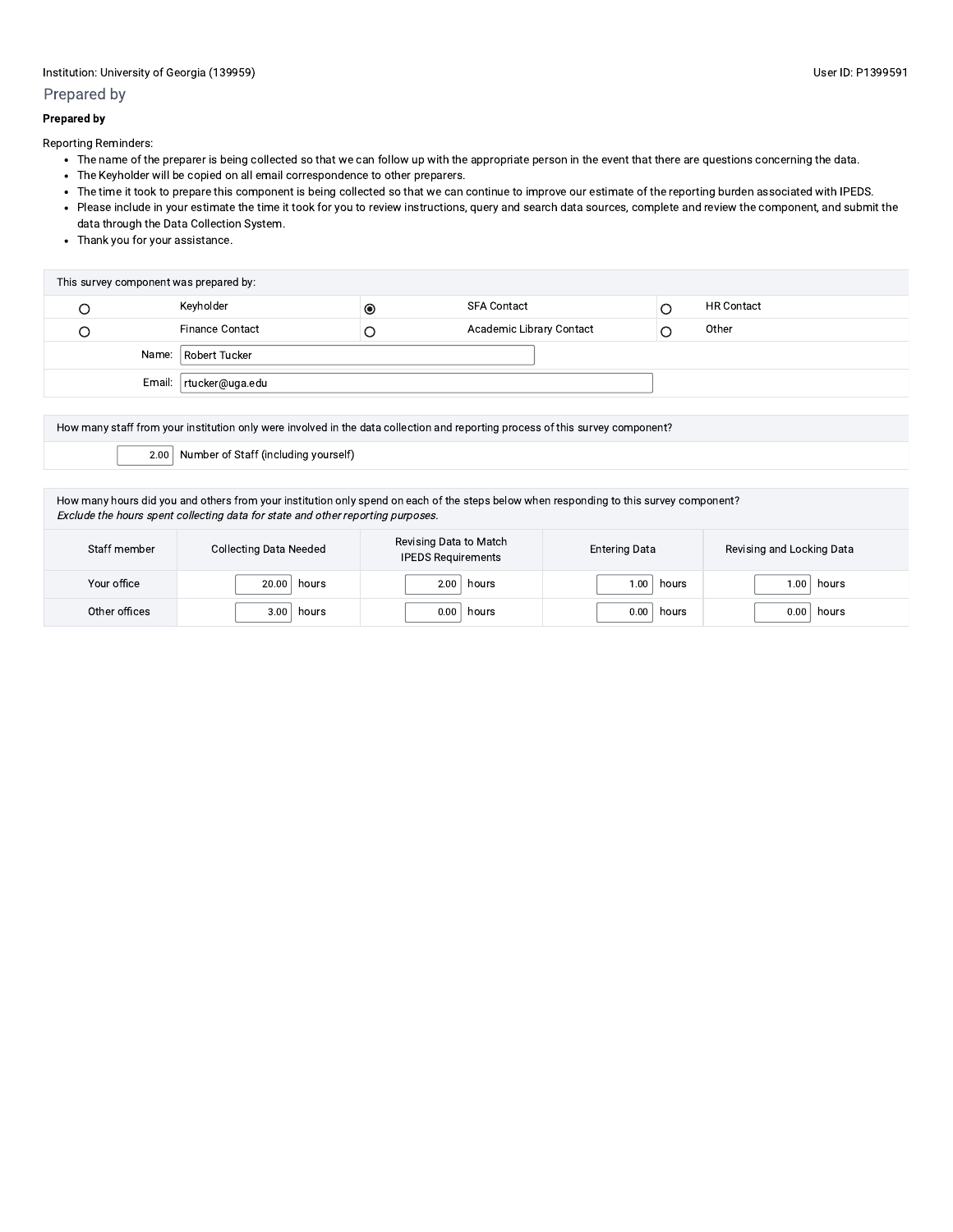### Summary

Institution: University of Georgia (139959)<br>
Summary<br>
IPEDS Student Financial Aid (SFA) Survey Summary<br>
IPEDS collects important information regarding your in<br>
aggregated data in various Department of Education<br>
website an iPEDS collects important information regarding your institution. All data reported in IPEDS components become available in the IPEDS Data Center and appear as  $\,$ aggregated data in various Department of Education reports. Additionally, some of the reported data appears specifically for your institution through the College Navigator  $\,$ website and is included in your institutions Data Feedback Report (DFN). The purpose of this summary is to provide you an opportunity to view some of the data that, when accepted through the IPEDS quality control process, will appear on the College Navigor DPH. College Navigator is updated approximately three  $\,$ months after the data collection period closes and Data Feedback Reports will be available through the <u>Data Center</u> and sent to your institution's CEO in November 2021.

Please review your data for accuracy. If you have questions about the data reported on the survey screens, please contact the "example for the distinct the contact the contact the contact the contact the contact the contac IPEDS Help Desk at: 1-877-225-2568 or ipedshelp@rti.org.

| Total grant aid awarded to all undergraduate students          | \$272,695,539 |
|----------------------------------------------------------------|---------------|
| Number of undergraduate students who were awarded a Pell Grant | 5.703         |
| Percentage of FTFT students who were awarded any financial aid | 94%           |

|                           | Percentage of FTFT students who were<br>awarded grant aid by type | Average amount of grant aid<br>awarded by type |  |
|---------------------------|-------------------------------------------------------------------|------------------------------------------------|--|
| Total                     | 92%                                                               | \$11,045                                       |  |
| <b>Federal Government</b> | 22%                                                               | \$4,817                                        |  |
| Pell                      | 16%                                                               | \$4,957                                        |  |
| Other Federal             | 22%                                                               | \$1,207                                        |  |
| State/Local Government    | 85%                                                               | \$9,104                                        |  |
| Institutional             | 21%                                                               | \$6,496                                        |  |

|             | Percentage of FTFT students who were<br>awarded and accepted loans by type | Average amount of loans<br>awarded and accepted by type |
|-------------|----------------------------------------------------------------------------|---------------------------------------------------------|
| Total       | 26%                                                                        | \$6,481                                                 |
| Federal     | 25%                                                                        | \$5,227                                                 |
| Non-federal | 3%                                                                         | \$13,477                                                |

| Average net price for FTFT students who were awarded grant aid                    | \$16,902 |
|-----------------------------------------------------------------------------------|----------|
| Average net price for FTFT students who were awarded Title IV federal student aid |          |
| $$0 - 30,000$                                                                     | \$9,820  |
| $$30,001 - 48,000$                                                                | \$11,557 |
| $$48,001 - 75,000$                                                                | \$15,844 |
| $$75,001 - 110,000$                                                               | \$17,985 |
| \$110,001 and more                                                                | \$18,218 |

| Military Service members and Veteran's Benefits  |                        |                              |                                                                                                      |
|--------------------------------------------------|------------------------|------------------------------|------------------------------------------------------------------------------------------------------|
|                                                  |                        | Number of students receiving | Total dollar amount of<br>benefits/assistance benefits/assistance awarded through<br>the institution |
| Post-9/11 GI Bill Benefits                       |                        |                              |                                                                                                      |
|                                                  | Undergraduate students | 213                          | \$1,422,726                                                                                          |
|                                                  | Graduate students      | 141                          | \$2,113,491                                                                                          |
|                                                  | Total                  | 354                          | \$3,536,217                                                                                          |
| Department of Defense Tuition Assistance Program |                        |                              |                                                                                                      |
|                                                  | Undergraduate students | 4                            | \$10,425                                                                                             |
|                                                  | Graduate students      | 5                            | \$7,750                                                                                              |
|                                                  | Total                  | 9                            | \$18,175                                                                                             |